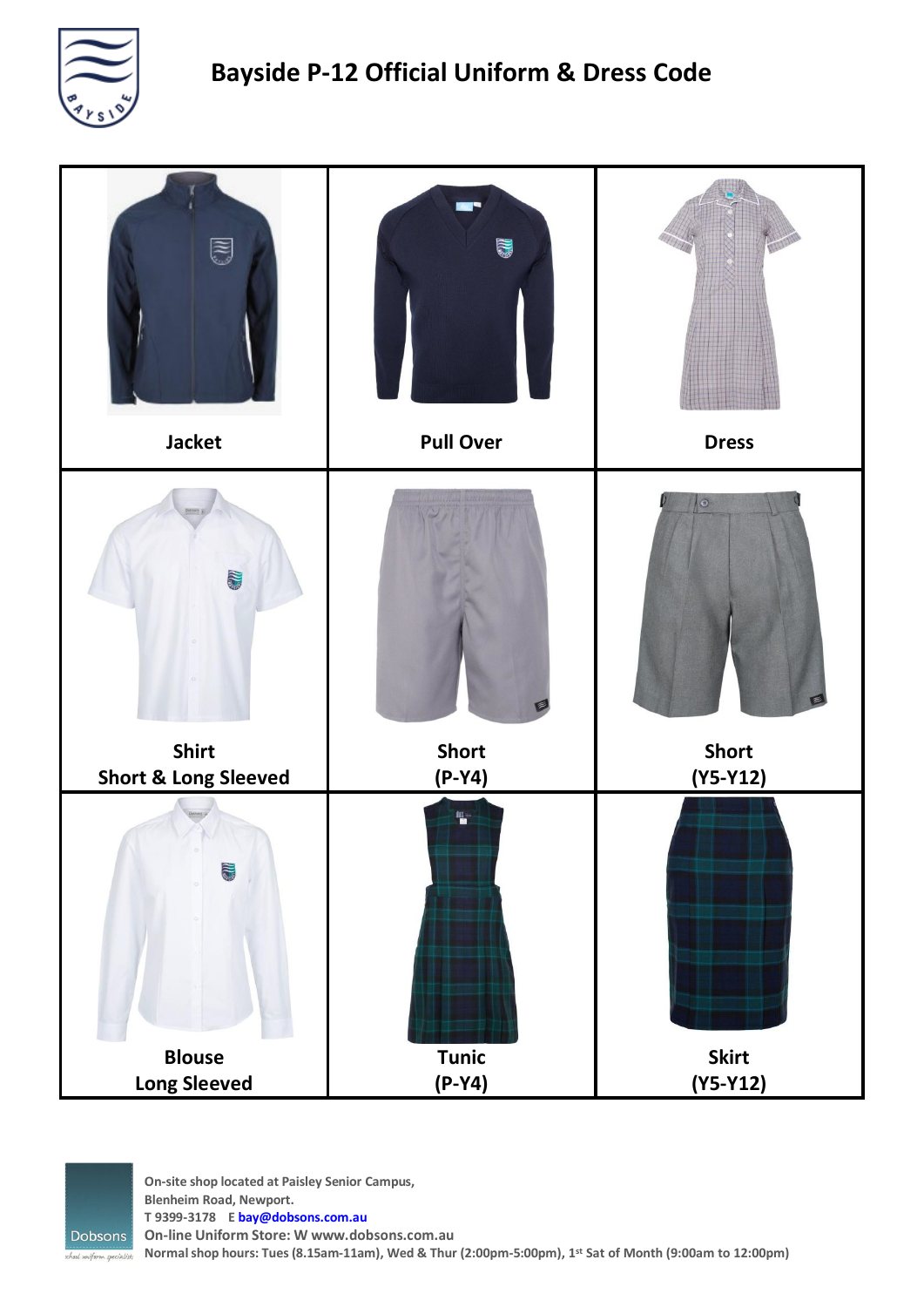





| <b>Socks</b>  | Short white ankle (grey ankle socks trousers only) |
|---------------|----------------------------------------------------|
| <b>Tights</b> | <b>Navy</b>                                        |
| <b>Scarf</b>  | <b>Navy</b>                                        |



**On-site shop located at Paisley Senior Campus, Blenheim Road, Newport. T 9399-3178 E [bay@dobsons.com.au](mailto:bay@dobsons.com.au) On-line Uniform Store: W [www.dobsons.com.au](http://www.dobsons.com.au/) Normalshop hours: Tues (8.15am-11am), Wed & Thur (2:00pm-5:00pm), 1st Sat of Month (9:00am to 12:00pm)**